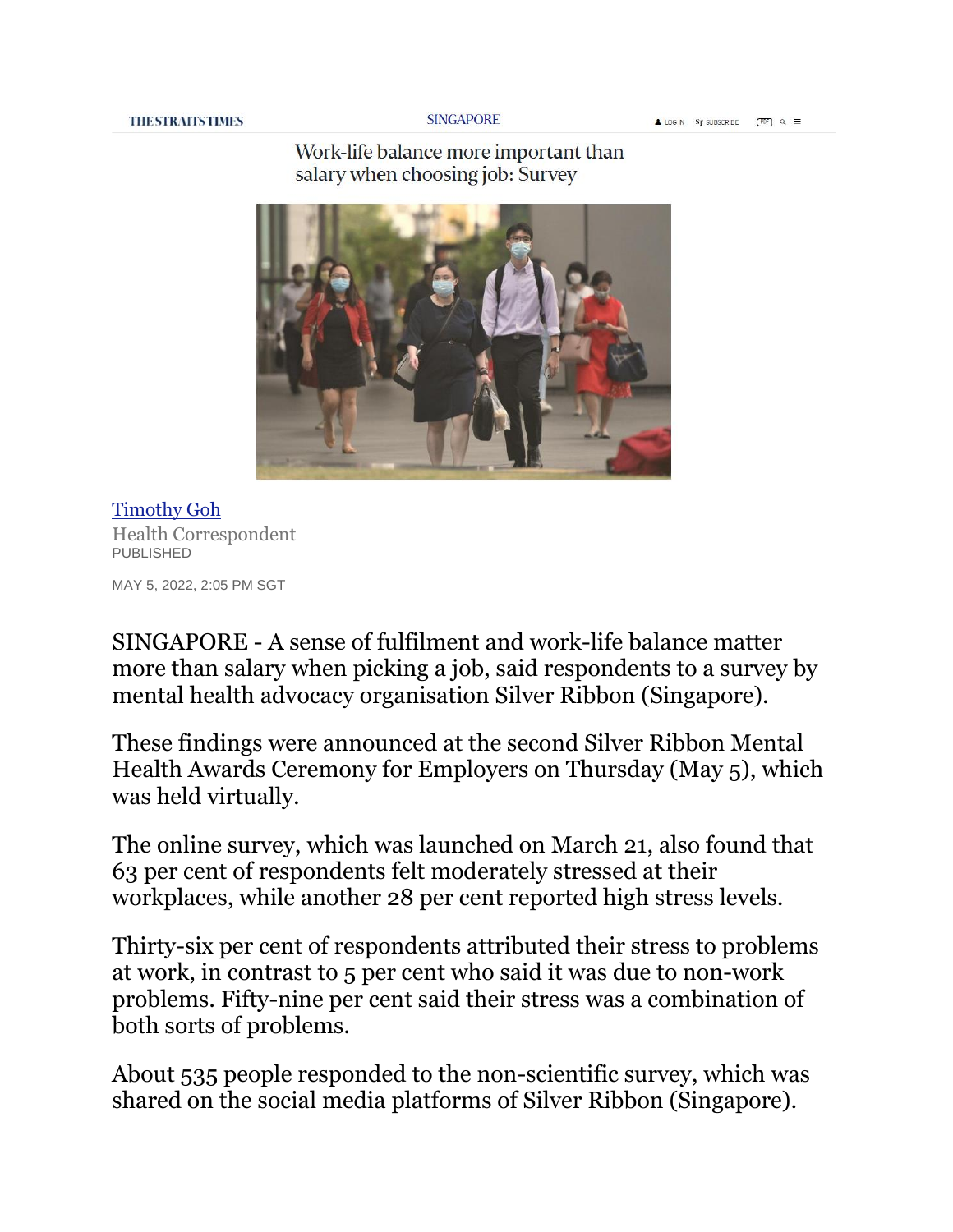Commenting on the findings at the awards ceremony, Ms Ellen Lee, president of Silver Ribbon (Singapore), said: "Times have changed, and having an attractive salary is no longer the only reason for wanting to stay in a job... therefore, we feel that it will be very helpful for employers and employees to come together and work things out so that they will better understand each other's needs and expectations."

Eleven winners were recognised for their efforts to promote workplace mental health and well-being this year. They are: Aetos Holdings, Bizlink Centre Singapore, FedEx Express, Home Team Academy, Jardine Mindset, Johnson & Johnson, Pocari Sweat Singapore, PSA Corporation, SBS Transit, the Singapore Civil Defence Force, and Twitter Asia Pacific.

Minister of State for Education and Manpower Gan Siow Huang, who was guest of honour at the ceremony, said that supporting the mental well-being of the population - including that of workers - has always been a priority for the Government.

This is why the inter-agency task force on mental health and wellbeing was set up, she said, adding that the task force had identified employment support for persons with mental health conditions as one of its focus areas.

Such people may need flexibility in their work schedules so they can remain in employment while continuing with therapy or counselling. Others may need help in the job search process, said Ms Gan.

Various organisations here, including the Institute of Mental Health and the Singapore Association for Mental Health, provide support to people with mental health conditions and their employers both before and during employment, she said, encouraging more employers to partner them.

Ms Gan added: "We should further strengthen workplace support to sustain and improve our worker state of mental well-being... by identifying factors affecting workplace stress, and the overall state of mental well-being of employees."